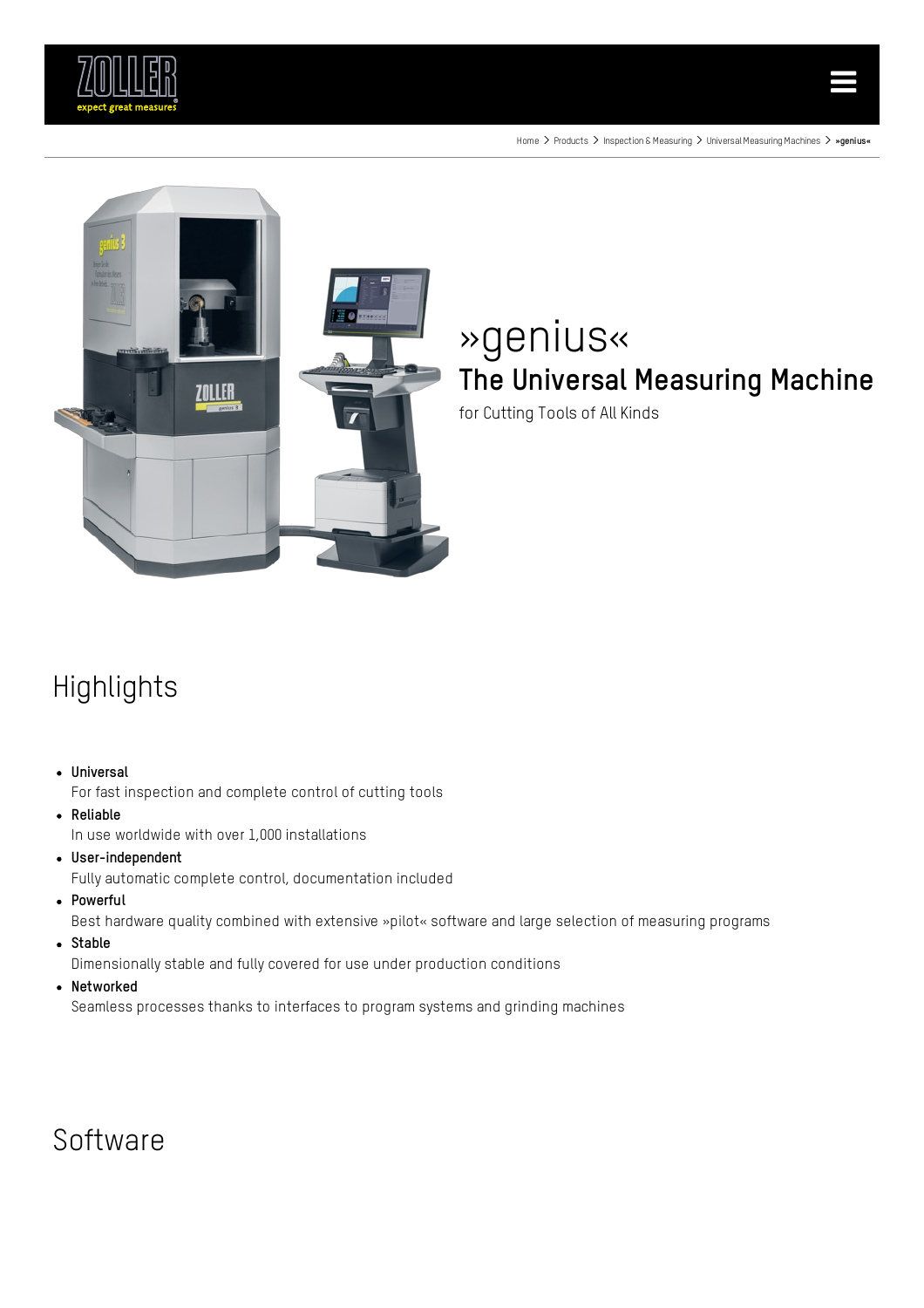

# The Modular Image Processing Software »pilot 3.0«

- Graphical user interface
- Photorealistic input dialog
- Dynamic cross-hairs
- Self-explanatory function keys
- Automatic cutting edge form detection
- Automatic zero-point monitoring
- Adjustable LED lighting for crystal clear display and inspection of cutting edges
- Tool and adapter management
- Tool identification
- Inspection record output
- Data transfer to machines and interfaces to third-party systems

and many more functions and options

 $\blacktriangleright$  [more](https://www.zoller.info/us/products/presetting-measuring/image-processing/pilot-30.html)

### Technical data

### »genius 3«

| Measuring range Z | Measuring range X |
|-------------------|-------------------|
| 600 mm            | 175 mm            |
| Measuring range Y |                   |
| $100 \text{ mm}$  | 340 mm            |
| Snap gage Ø       |                   |

100 mm

Note: Using adapters and attachment holders can reduce the indicated measuring range in some circumstances.

### Measurement programs

| Bel <sup>1</sup>                        | Chip space v Crosmference End (ICF) End (IXF) Durchlicht |  |
|-----------------------------------------|----------------------------------------------------------|--|
| <b>Option</b>                           | Mondeal value Tot.<br>Para.                              |  |
| <b>National rate ample</b>              | m<br>8"00'00"                                            |  |
| Artiscent cutting edge angle            |                                                          |  |
| Land width                              | 0.1000                                                   |  |
| Core diameter/This depth                | 3,0000                                                   |  |
| Distance from cutting edge to begi      |                                                          |  |
| <b>Distance from contour to contour</b> |                                                          |  |
| <b>Distance from line to line</b>       |                                                          |  |
| <b>DistLineFrameRIsActive_TL</b>        |                                                          |  |
| Acquie of a line                        | 70100'00"                                                |  |
| Angle between 2 lines                   | 15"00'00"                                                |  |
| <b>Rurtace alignment</b>                | œ                                                        |  |
| End gap rad./angle                      |                                                          |  |
| <b>Distance line-line sym.</b>          |                                                          |  |
|                                         |                                                          |  |

#### »expert« Measuring Program Generator

Global measuring program for the measurement of cutting tools in transmitted and incident light, at the circumference, at the end face and in chip space.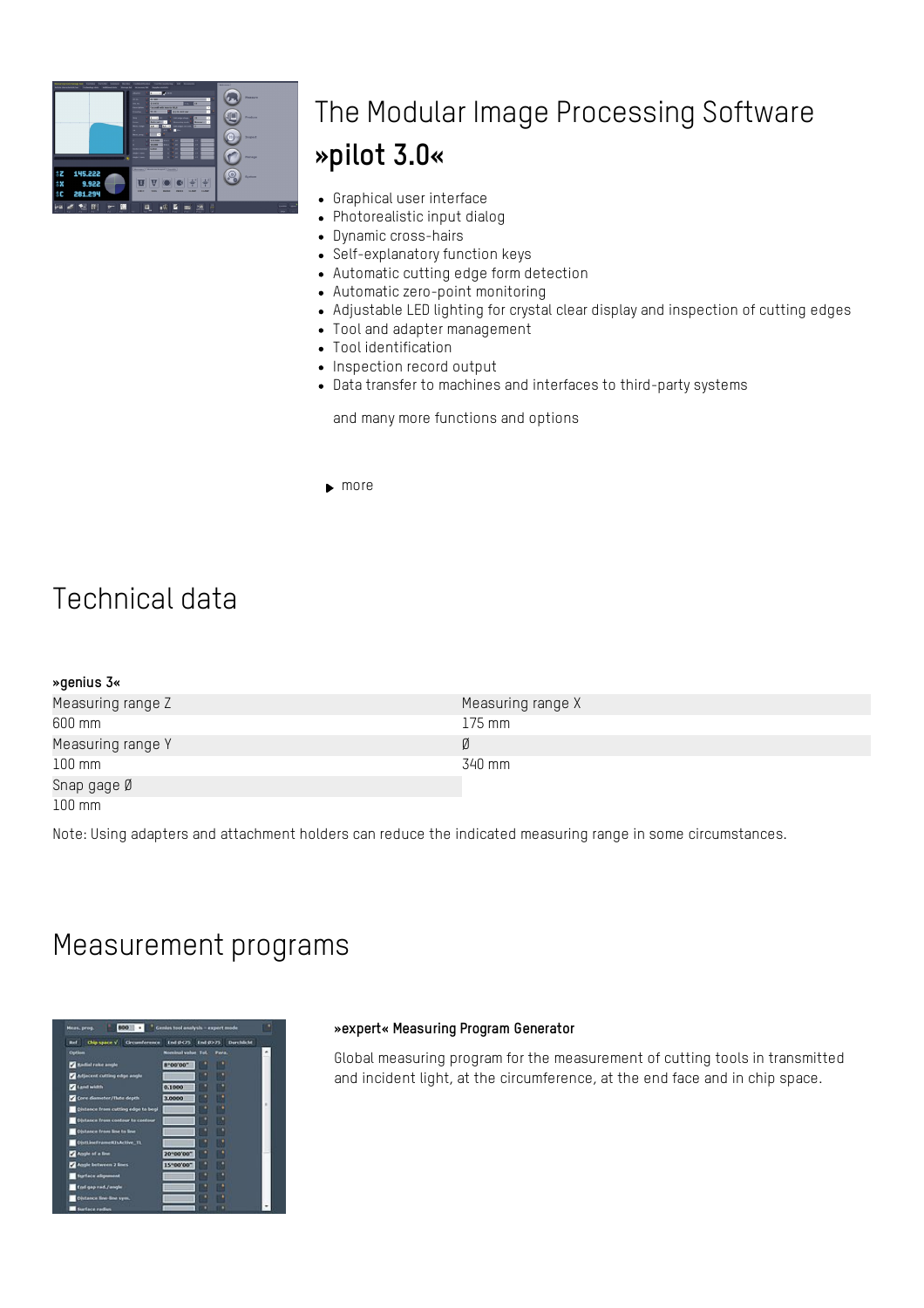

### Complete Measurement

Measuring program for the complete measurement of grinding wheels and wheel packs.



### Machining Angle

Measuring program for the calculation of the rake angle at several points of the ball nose cutter.



#### »inspectionPremium« Measuring Program Package

The »inspectionPremium« measuring program package includes all measuring programs and software functions for a professional and extensive inspection of your cutting tools.

# The Universal Genius, Proven Over 1,000 Times Worldwide

The ZOLLER-»genius 3« is the universal measuring machine for cutting tools. From the quick inspection of individual criteria to the fully automatic and user-independent complete check, your tools are checked quickly, simply and with maximum precision. Measuring results are documented in detail and can be transferred to your grinding machines with a simple click. This means that the »genius« saves you valuable time in work preparation and programming, eliminates unnecessary reworking and customer complaints, and ensures a quality which will impress both you and your customers.